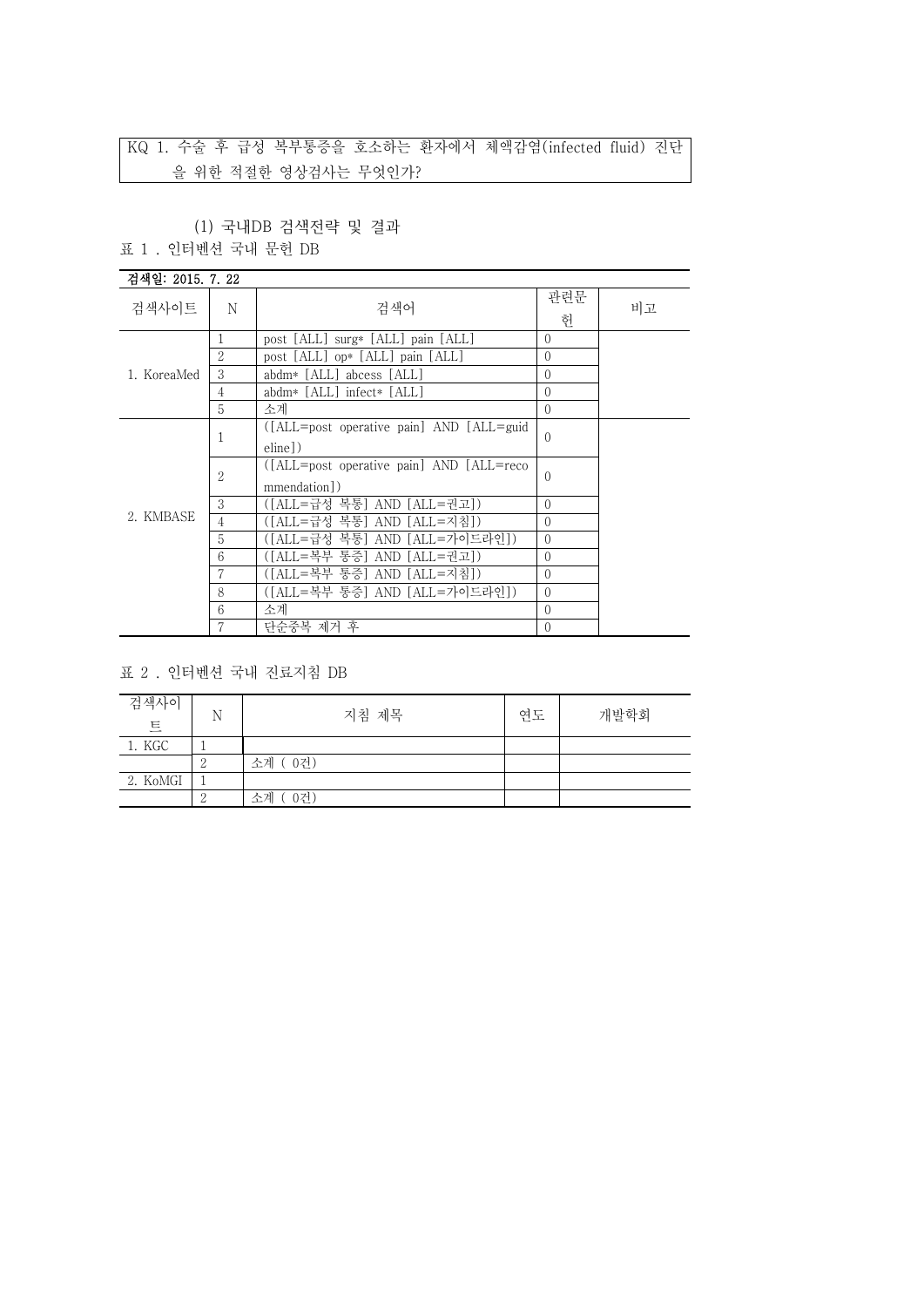## (2) 국외DB 검색전략 및 결과

표 3 . 인터벤션 국외 Ovid-Medline

|                       | 검색일: 2015. 7. 21 |                                  |        |
|-----------------------|------------------|----------------------------------|--------|
| 구분                    | N                | 검색어                              | 검색 결과  |
|                       | 1                | exp Postoperative Complications/ | 443165 |
|                       | $\overline{2}$   | post?op\$.mp.                    | 661197 |
|                       | 3                | post?surg\$.mp.                  | 13693  |
|                       | 4                | $OR/1-3$                         | 762631 |
|                       | 5                | exp Abdominal Pain/              | 27329  |
|                       | 6                | abdom\$ pain.mp.                 | 48040  |
|                       | 7                | exp Abdominal Abscess/           | 10412  |
| P                     | 8                | abdom\$ abscess.mp.              | 3405   |
|                       | 9                | exp Intraabdominal Infections/   | 41752  |
|                       | 10               | abdom\$ infection\$.mp.          | 1971   |
|                       | 11               | exp Peritonitis/                 | 24788  |
|                       | 12               | peritonitis.mp                   | 34516  |
|                       | 13               | abdom\$ fluid\$.mp.              | 573    |
|                       | 14               | $OR/5-13$                        | 116623 |
|                       | 15               | 4 AND 15                         | 15549  |
|                       | 16               | guideline.pt.                    | 15623  |
|                       | 17               | practice guideline.pt.           | 20464  |
| 지침                    | 18               | guideline\$.ti.                  | 54028  |
|                       | 19               | recommendation\$.ti.             | 26277  |
|                       | 20               | $OR/16 - 19$                     | 91434  |
| <b>P &amp; 지</b><br>침 | 21               | 15 AND 20                        | 33     |
| 연도                    | 22               | limit 21 to $yr="2000 -Current"$ | 28     |

## 표 4 . 인터벤션 국외 Ovid-Embase

|             | 검색일: 2015. 7.21 |                                  |        |  |
|-------------|-----------------|----------------------------------|--------|--|
| 구분          | N               | 검색어                              | 검색 결과  |  |
|             | 1               | exp Postoperative Complications/ | 510853 |  |
|             | $\overline{2}$  | post?op\$.mp.                    | 782195 |  |
|             | 3               | post?surg\$.mp.                  | 16334  |  |
|             | 4               | $OR/1-3$                         | 933288 |  |
|             | 5               | exp Abdominal Pain/              | 106102 |  |
|             | 6               | abdom\$ pain.mp.                 | 124715 |  |
|             | 7               | exp Abdominal Abscess/           | 6939   |  |
| $\mathbf P$ | 8               | abdom\$ abscess.mp.              | 7639   |  |
|             | 9               | exp Intraabdominal Infections/   | 17869  |  |
|             | 10              | abdom\$ infection\$.mp.          | 5617   |  |
|             | 11              | exp Peritonitis/                 | 41226  |  |
|             | 12              | peritonitis.mp                   | 47282  |  |
|             | 13              | abdom\$ fluid\$.mp.              | 748    |  |
|             | 14              | $OR/5-13$                        | 179363 |  |
|             | 15              | 4 AND 14                         | 24487  |  |
|             | 16              | guideline\$.ti.                  | 69828  |  |
| 지침          | 17              | recommendation\$.ti.             | 32692  |  |
|             | 18              | $OR/16 - 19$                     | 100813 |  |